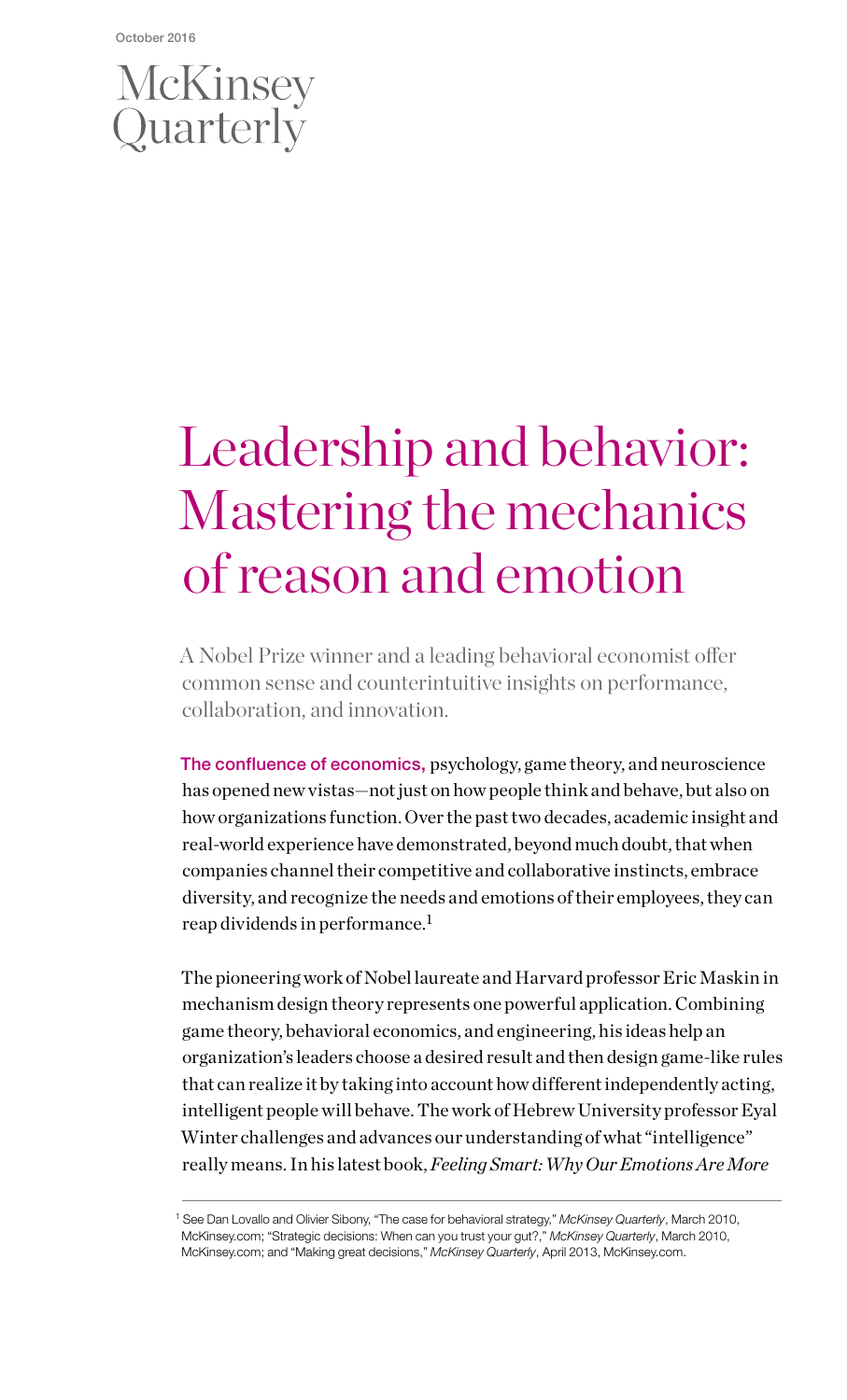*Rational Than We Think* (PublicAffairs, 2014), Winter shows that although emotions are thought to be at odds with rationality, they're actually a key factor in rational decision making.<sup>2</sup>

In this discussion, led by McKinsey partner Julia Sperling, a medical doctor and neuroscientist by training, and McKinsey Publishing's David Schwartz, Maskin and Winter explore some of the implications of their work for leaders of all stripes.

### The *Quarterly*: *Should CEOs feel badly about following their gut or at least listening to their intuition?*

Eyal Winter: A CEO should be aware that whenever we make an important decision, we invoke rationality and emotion at the same time. For instance, when we are affected by empathy, we are more capable of recognizing things that are hidden from us than if we try to use pure rationality. And, of course, understanding the motives and the feelings of other parties is crucial to engaging effectively in strategic and interactive situations.

Eric Maskin: I fully agree with Eyal, but I want to introduce a qualification: our emotions can be a powerful guide to decision making, and in fact they evolved for that purpose. But it's not always the case that the situation that we find ourselves in is well matched to the situation that our emotions have evolved for. For example, we may have a negative emotional reaction on meeting people who, at least superficially, seem very different from us—"fear of the other." This emotion evolved for a good purpose; in a tribal world, other tribes posed a threat. But that kind of emotion can get in the way of interactions today. It introduces immediate hostility when there shouldn't be hostility.

### The *Quarterly*: *That really matters for diversity.*

Eyal Winter: One of the most important aspects of this interaction is that rationality allows us to analyze our emotions and gives us answers to the question of why we feel a certain way. And it allows us to be critical when we're judging our own emotions.

People have a perception about decision making, as if we have two boxes in the brain. One is telling the other that it's irrational, these two boxes are fighting over time, one is prevailing—and then we make decisions

<sup>2</sup> Eyal Winter, *Feeling Smart: Why Our Emotions Are More Rational Than We Think*, Philadelphia, PA: PublicAffairs, 2014.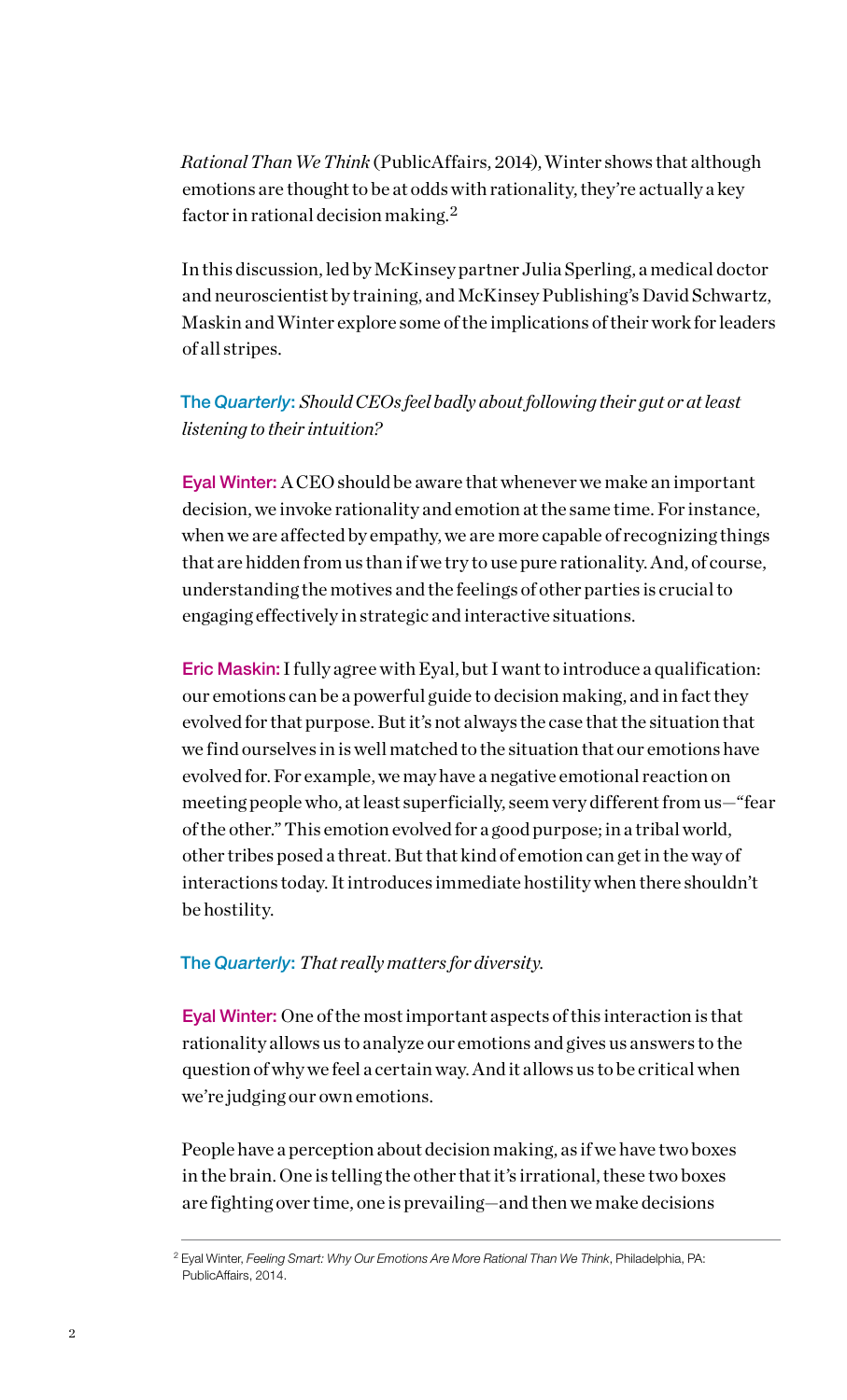based on the prevailing side, or we shut down one of these boxes and make decisions based on the other one only. This is a very wrong way of describing how people make decisions. There is hardly any decision that we take that does not involve the two things together. Actually, there's a lot of deliberation between rationality and emotion. And we also know that the types of decisions that invoke perhaps the most intensive collaboration between rationality and emotions are ethical or moral considerations. As a neuroscientist, you know that one of the more important pieces of scientific evidence for this is that much of this interaction takes place in the part of the brain called the prefrontal cortex. When we confront people with ethical issues, this part of the brain, the prefrontal cortex, is doing a lot of work.

The *Quarterly*:*Yes, and we can track this with imaging techniques. Indeed, neuroscientists keep fighting back when people try too quickly to take insights from their area of science into business, and come up with this idea of a "left-" and "right-brain" person, and exactly the boxes that you are mentioning. Given your earlier comments, do you believe we are capable in a situation where we are emotional, to actually step back, look at ourselves, realize that we are acting in an emotional way—and that this behavior might be either appropriate or not appropriate?*

Eyal Winter: I think we are capable of doing it, and we are doing it to some extent. Some people do it better, some people have more difficulty. But just imagine what would have happened if we couldn't have done it? We probably

### DISCUSSION PARTICIPANTS

#### Eric Maskin



- Specializes in mechanism design theory and its application to social welfare, political systems, and other areas
- Economics professor, Harvard University
- 2007 Nobel laureate

### Eyal Winter



- Specializes in game theory and behavioral economics, in particular the academic study of decision making
- Economics professor, The Hebrew University and the University of Leicester
- 2011 Humboldt Prize winner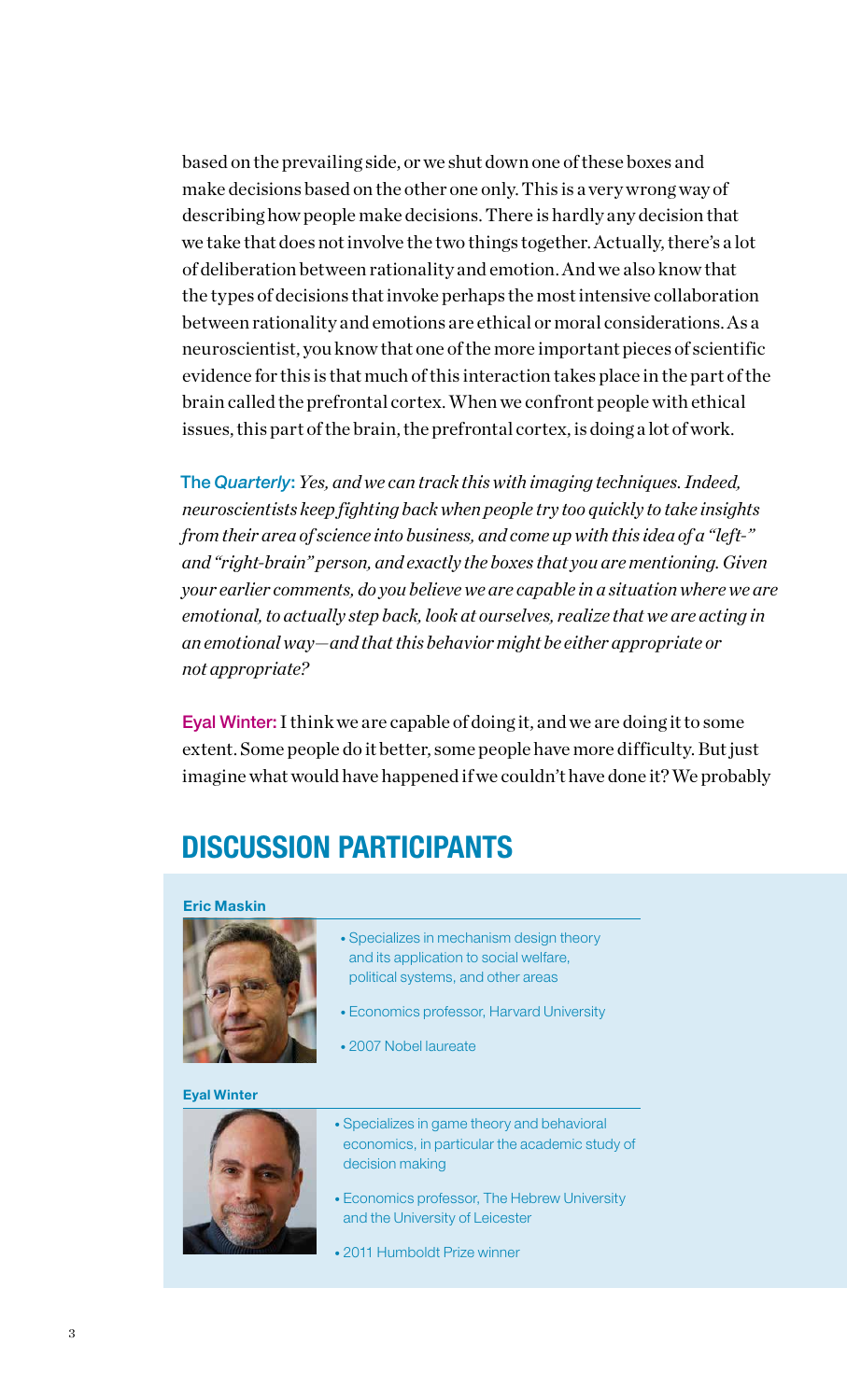wouldn't have managed, in terms of evolution. I think that the mere fact that we still exist, you and me, shows that we have some capability of controlling our emotions.

Eric Maskin: In fact, one interesting empirical trend that we observe through the centuries is a decline of violence, or at least violence on a per capita basis. The world is a much less dangerous place now than it was 100 years ago. The contrast is even bigger when we go back longer periods of time. And this is largely because of our ability over time to develop, first, an awareness of our hostile inclinations, but more important to build in mechanisms which protect us from those inclinations.

The *Quarterly*: *Can you speak more about mechanism design—how important it is that systems help the individual or groups to act in ways that are desirable?*

Eric Maskin: Mechanism design recognizes the fact that there's often a tension between what is good for the individual, that is, an individual's objectives, and what is good for society—society's objectives. And the point of mechanism design is to modify or create institutions that help bring those conflicting objectives into line, even when critical information about the situation is missing.

An example that I like to use is the problem of cutting a cake. A cake is to be divided between two children, Bob and Alice. Bob and Alice's objectives are each to get as much cake as possible. But you, as the parent—as "society"—are interested in making sure that the division is fair, that Bob thinks his piece is at least as big as Alice's, and Alice thinks her piece is at least as big as Bob's. Is there a mechanism, a procedure, you can use that will result in a fair division, even when you have no information about how the children themselves see the cake?

Well, it turns out that there's a very simple and well-known mechanism to solve this problem, called the "divide and choose" procedure. You let one of the children, say, Bob, do the cutting, but then allow the other, Alice, to choose which piece she takes for herself. The reason why this works is that it exploits Bob's objective to get as much cake as possible. When he's cutting the cake, he will make sure that, from his point of view, the two pieces are exactly equal because he knows that if they're not, Alice will take the bigger one. The mechanism is an example of how you can reconcile two seemingly conflicting objectives even when you have no idea what the participants themselves consider to be equal pieces.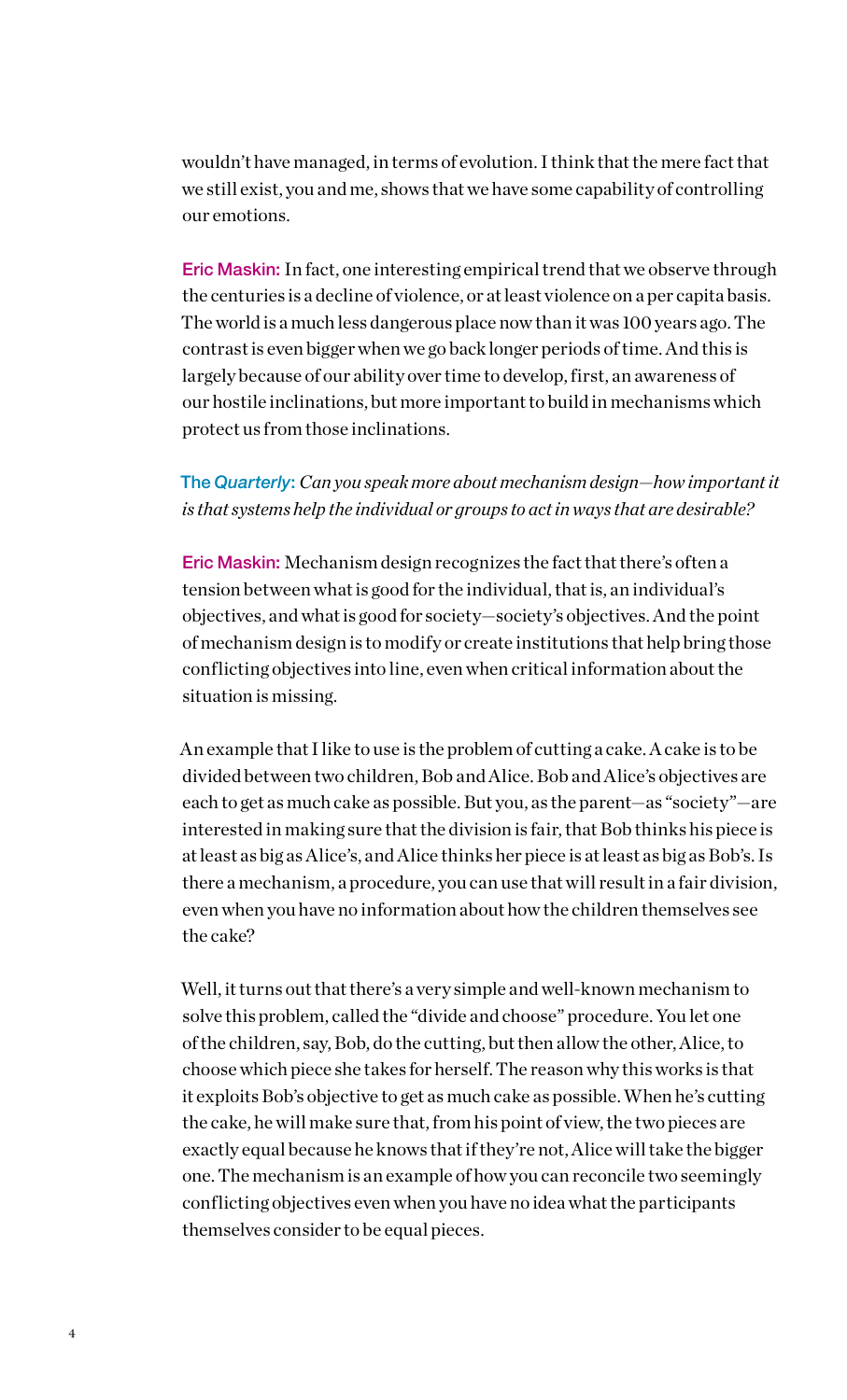### The *Quarterly*: *How has mechanism theory been applied by leaders or organizations?*

Eric Maskin: It's found applications in many areas, including within companies. Say that you're a CEO and you want to motivate your employees to work hard for the company, but you're missing some critical information. In particular, you can't actually observe directly what the employees are doing. You can observe the outcomes of their actions—sales or revenues but the outcomes may not correlate perfectly with the inputs—their efforts—because other factors besides employees' efforts may be involved. The problem for the CEO, then, is how do you reward your employees for performance when you cannot observe inputs directly?

Eyal Winter: Here's an example: Continental Airlines was on the verge of bankruptcy in the mid-'90s. And an important reason was very bad on-time performance—it caused passengers to leave the company. Continental was thinking both about the incentives for the individuals and, more importantly, about on-time performance. It's a "weak link" type of technology. If one worker stalls, the entire process is stopped because it's a sequential process, where everybody's dependent on everybody else.

What they came up with was the "go forward" plan, which offered every employee in the company a \$65 bonus for every month in which the company ranking on on-time performance was in the top five. Just \$65, from the cleaners up to the CEO. It sounds ridiculous, because \$65 a month seems not enough money to incentivize people to work hard, but it worked perfectly.

The main reason was that Continental recognized that there's an aspect to incentives which is not necessarily about money. In this case, shirking would mean that you lose your own bonus of \$65, but it would also mean that you will be in a situation in which you will feel you are causing damage to thousands of employees that didn't receive a bonus that month because you stalled. It was the understanding that incentives can be also social, emotional, and moral that made this mechanism design work perfectly.

Eric Maskin: A related technique is to make employees shareholders in the company. You might think that in a very large company an individual employee's effect on the share price might be pretty small—but as Eyal said, there's an emotional impact too. An employee's identity is tied to this company in a way that it wouldn't be if she were receiving a straight salary. And empirical studies by the labor economist Richard Freeman and others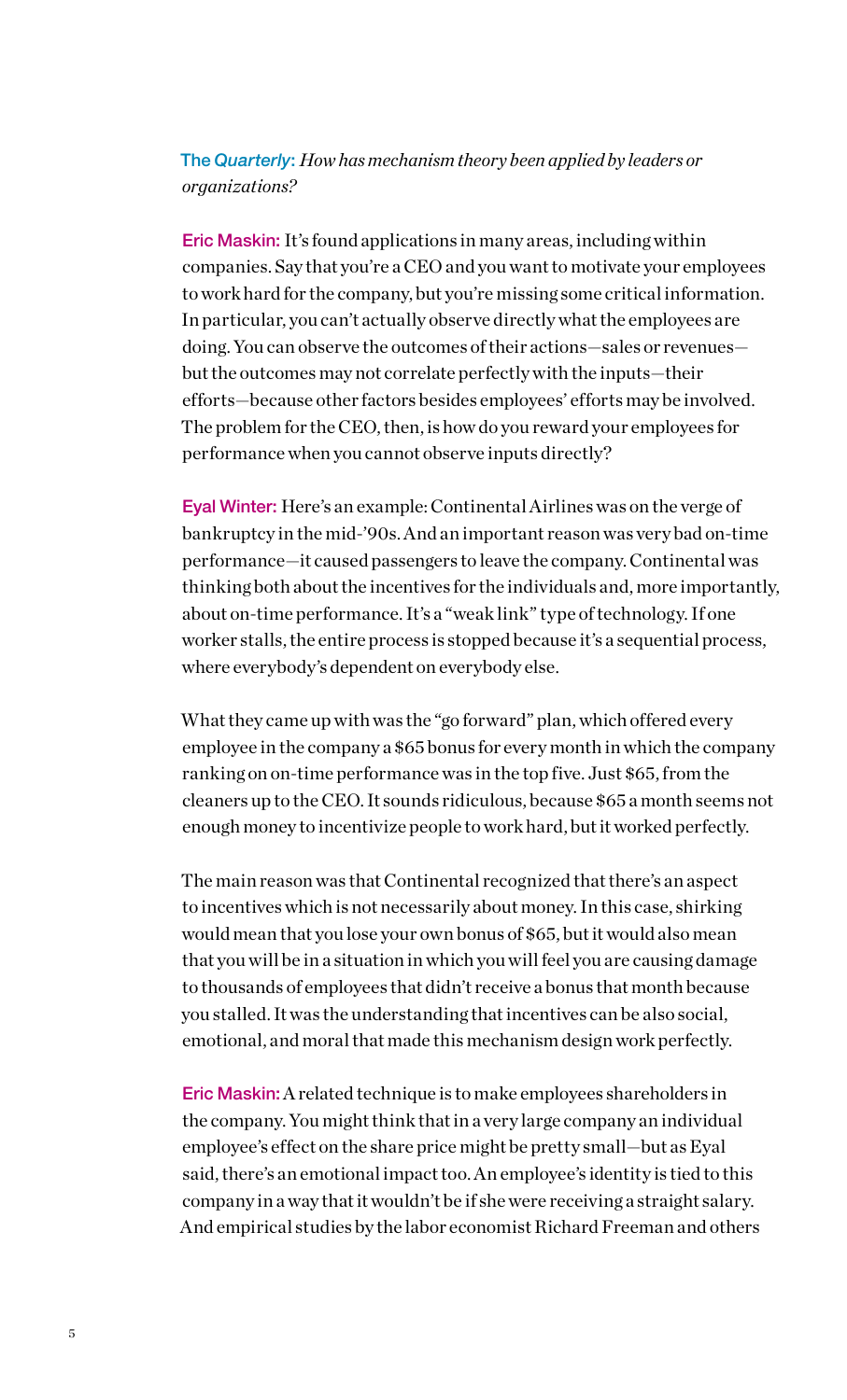show that even large companies making use of employee ownership have higher productivity.

The *Quarterly*: *How would you advise leaders to facilitate group collaborations, especially in organizations where people feel strong individual ownership?*

Eyal Winter: It's again very much about incentives. One has to find the right balance between joint interest and individual interest. For example, businesses can overemphasize the role of individual bonuses. Bonuses can be counterproductive when they generate aggressive competition in a way which is not healthy to the organization.

There are interesting papers about team behavior, and we know that bonuses for combined individuals, or bonus schemes that combine some individual points with some collective points, or which depend on group behavior as a whole, often work much more effectively than individual bonuses alone. The balance between competition and cooperation is something that CEOs and managers have to think deeply about, by opting for the right mechanism.

### The *Quarterly*:*Can mechanisms that encourage collaboration also be used to foster innovation?*

Eric Maskin: Collaboration is a powerful tool for speeding up innovation, because innovation is all about ideas. If you have an idea and I have an idea, then if we're collaborating we can develop the better idea and ignore the worse idea. But if we're working alone, then the worse idea doesn't get discarded, and that slows down innovation.

Collaboration in academic research shows an interesting trend. If you look at the list of papers published in economics journals 30 years ago, you'll find that most of them were single-authored. Now the overwhelming majority of such papers, probably 80 percent or more, are multiauthored. And there's a very good reason for that trend: in collaborative research, the whole is more than the sum of the parts because only the best ideas get used.

Eyal Winter: There's another aspect in the working environment which is conducive to innovation. And that is whether the organization will be open to risk taking by employees. If you're coming with an innovative idea, not a standard idea, there is a much greater risk that nothing will come out of it eventually. If people work in an environment which is not open for taking risks, or alternatively in which they have to fight for survival within their